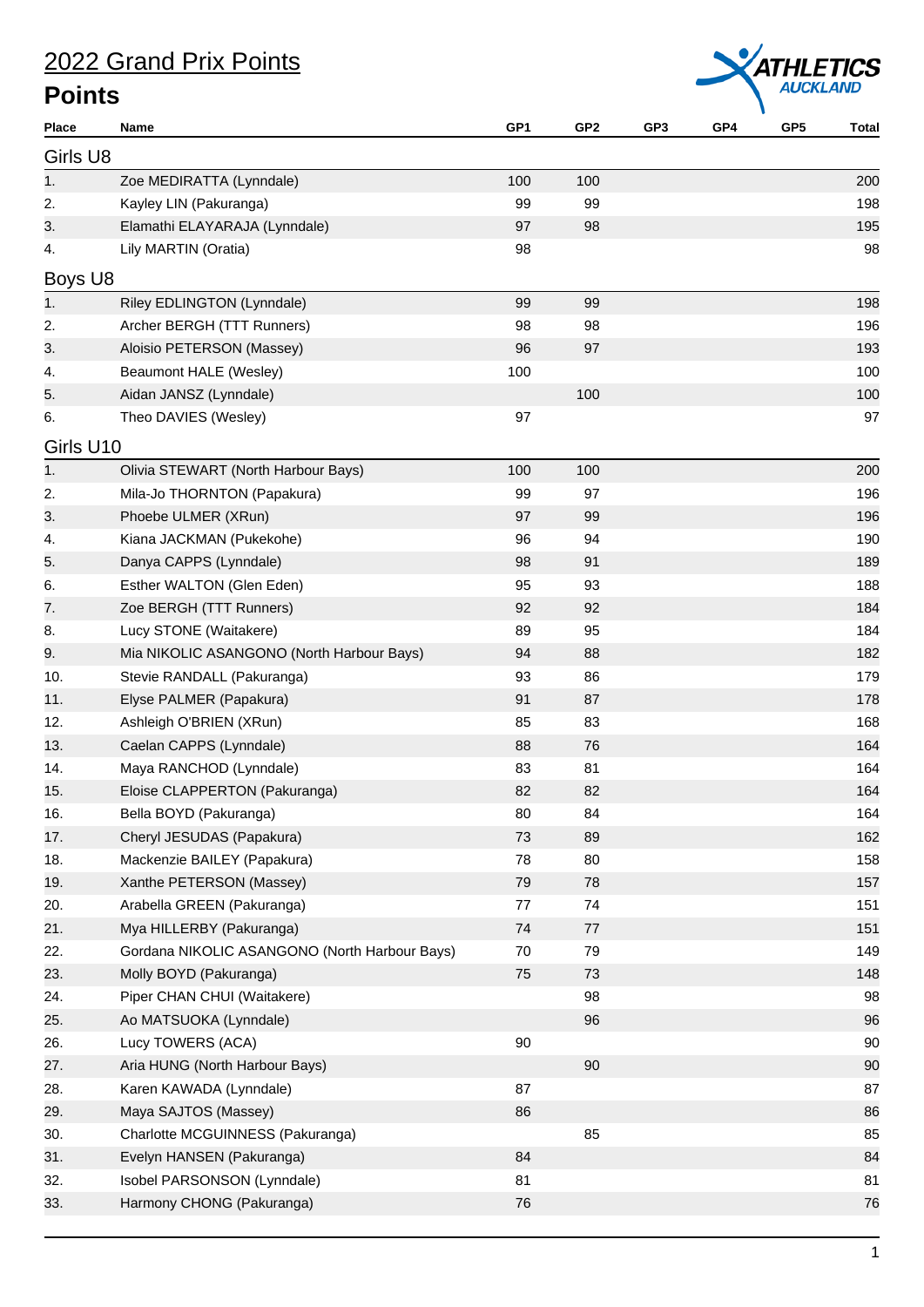

| <b>Place</b> | Name                               | GP1     | GP <sub>2</sub> | GP <sub>3</sub> | GP4 | GP <sub>5</sub> | <b>Total</b> |
|--------------|------------------------------------|---------|-----------------|-----------------|-----|-----------------|--------------|
| 34.          | Chloe KARDOL (Lynndale)            |         | 75              |                 |     |                 | 75           |
| 35.          | Charli RILEY (Papakura)            | 72      |                 |                 |     |                 | 72           |
| 36.          | Izna KOCHAR (Papakura)             | 71      |                 |                 |     |                 | 71           |
| Boys U10     |                                    |         |                 |                 |     |                 |              |
| 1.           | Duncan CRAWFORD (Lynndale)         | 100     | 100             |                 |     |                 | 200          |
| 2.           | Eli GILL (Glen Eden)               | 99      | 98              |                 |     |                 | 197          |
| 3.           | Ryan BARNETT (Glen Eden)           | 97      | 99              |                 |     |                 | 196          |
| 4.           | Fletcher O'BRIEN (Pakuranga)       | 96      | 97              |                 |     |                 | 193          |
| 5.           | Rocco SLADE (North Harbour Bays)   | 95      | 95              |                 |     |                 | 190          |
| 6.           | Jonty FARRELL (Lynndale)           | 93      | 96              |                 |     |                 | 189          |
| 7.           | Callum HORSFORD (Lynndale)         | 94      | 93              |                 |     |                 | 187          |
| 8.           | Joshua OAKLY (Pakuranga)           | 91      | 92              |                 |     |                 | 183          |
| 9.           | Damian COLES (North Harbour Bays)  | 88      | 94              |                 |     |                 | 182          |
| 10.          | Aaron WATT (Pakuranga)             | 92      | 89              |                 |     |                 | 181          |
| 11.          | Lucas POSTILL (Papakura)           | 90      | 88              |                 |     |                 | 178          |
| 12.          | George HEALY (Papakura)            | 87      | 91              |                 |     |                 | 178          |
| 13.          | Joshua PALMER (Papakura)           | 89      | 86              |                 |     |                 | 175          |
| 14.          | Thomas MCLAUGHLIN (Pakuranga)      | 86      | 83              |                 |     |                 | 169          |
| 15.          | Kyle GOUWS (Pakuranga)             | 85      | 84              |                 |     |                 | 169          |
| 16.          | Maxwell Junhao FAN (Lynndale)      | 84      | 75              |                 |     |                 | 159          |
| 17.          | Revanth KISHORE (Lynndale)         | 81      | 77              |                 |     |                 | 158          |
| 18.          | Ryder TAFFERNER (Massey)           | 78      | 80              |                 |     |                 | 158          |
| 19.          | Moss BROWN (Wesley)                | 76      | 82              |                 |     |                 | 158          |
| 20.          | Elanchezhiyan ELAYARAJA (Lynndale) | 80      | 76              |                 |     |                 | 156          |
| 21.          | Ariki KIRKWOOD (Pakuranga)         | 74      | 73              |                 |     |                 | 147          |
| 22.          | Kevin TONISE (Papakura)            | 73      | 70              |                 |     |                 | 143          |
| 23.          | Rhys CHIDGEY (Oratia)              | 98      |                 |                 |     |                 | 98           |
| 24.          | David KOVYLOV (Lynndale)           |         | 90              |                 |     |                 | 90           |
| 25.          | Flynn COCKROFT (ACA)               |         | 87              |                 |     |                 | 87           |
| 26.          | Siddkhart ROY (North Harbour Bays) |         | 85              |                 |     |                 | 85           |
| 27.          | Jarvis VAN PAAUWE (Lynndale)       | 83      |                 |                 |     |                 | 83           |
| 28.          | Brayden ARATEMA (Waitakere)        | 82      |                 |                 |     |                 | 82           |
| 29.          | Vincent CLARK (Massey)             |         | 81              |                 |     |                 | 81           |
| 30.          | Leroy SILA (Papakura)              | 79      |                 |                 |     |                 | 79           |
| 31.          | Marlo COONEY (Lynndale)            |         | 79              |                 |     |                 | 79           |
| 32.          | Joe ZHOU (ACA)                     |         | 78              |                 |     |                 | 78           |
| 33.          | Bryn HARVEY (Wesley)               | $77 \,$ |                 |                 |     |                 | 77           |
| 34.          | James SHANKS (Wesley)              | 75      |                 |                 |     |                 | 75           |
| 35.          | Koumei ZHANG (Lynndale)            |         | 74              |                 |     |                 | 74           |
| 36.          | Archie MARTIN (Oratia)             | 72      |                 |                 |     |                 | 72           |
| 37.          | Jonathan HYDES (Lynndale)          |         | 72              |                 |     |                 | 72           |
| 38.          | Lachlan COATS (XRun)               |         | 71              |                 |     |                 | 71           |
| 39.          | Cove SWARIS (TTT Runners)          |         | 69              |                 |     |                 | 69           |
|              |                                    |         |                 |                 |     |                 |              |
| Girls U12    |                                    |         |                 |                 |     |                 |              |
| 1.           | Tia KOREWHA (Pakuranga)            | 100     | 100             |                 |     |                 | 200          |
| 2.           | Ava MARSHALL (North Harbour Bays)  | 97      | 98              |                 |     |                 | 195          |
| 3.           | Mikah ROBERTS (North Harbour Bays) | 96      | 95              |                 |     |                 | 191          |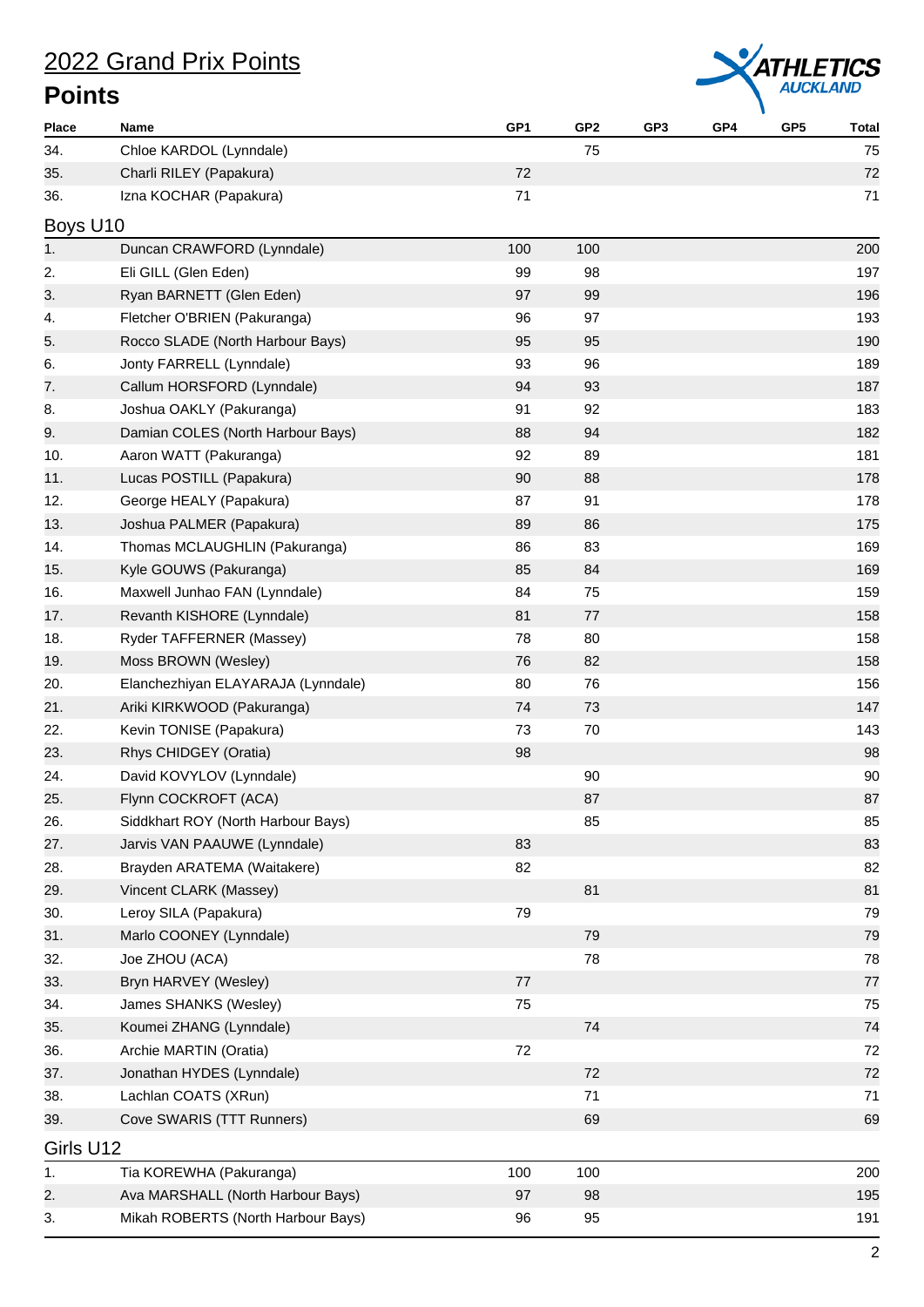

| <b>Place</b> | Name                              | GP <sub>1</sub> | GP <sub>2</sub> | GP <sub>3</sub> | GP4 | GP <sub>5</sub> | <b>Total</b> |
|--------------|-----------------------------------|-----------------|-----------------|-----------------|-----|-----------------|--------------|
| 4.           | Nyah SLADE (North Harbour Bays)   | 95              | 94              |                 |     |                 | 189          |
| 5.           | Saraya DALEY (Pakuranga)          | 91              | 97              |                 |     |                 | 188          |
| 6.           | Jorja POSTILL (Papakura)          | 92              | 92              |                 |     |                 | 184          |
| 7.           | Anabelle WARNER (Pakuranga)       | 94              | 89              |                 |     |                 | 183          |
| 8.           | Giselle CAMPBELL (ACA)            | 93              | 87              |                 |     |                 | 180          |
| 9.           | Chloe PARSONSON (Lynndale)        | 87              | 93              |                 |     |                 | 180          |
| 10.          | Hayley SMITH (TTT Runners)        | 89              | 88              |                 |     |                 | 177          |
| 11.          | Chance FLUX TON (ACA)             | 85              | 91              |                 |     |                 | 176          |
| 12.          | Chloe DOUGLAS (Pakuranga)         | 83              | 84              |                 |     |                 | 167          |
| 13.          | Arden HORSFORD (Lynndale)         | 80              | 78              |                 |     |                 | 158          |
| 14.          | Eden CHONG (Pakuranga)            | 78              | 79              |                 |     |                 | 157          |
| 15.          | Peaches HOEGLINGER (Pakuranga)    | 99              |                 |                 |     |                 | 99           |
| 16.          | Jamie-Lee LOFROTH (TTT Runners)   |                 | 99              |                 |     |                 | 99           |
| 17.          | Grace PARKINSON (Lynndale)        | 98              |                 |                 |     |                 | 98           |
| 18.          | Jasmine WAGENER (Pakuranga)       |                 | 96              |                 |     |                 | 96           |
| 19.          | Hailey LIANG (Pakuranga)          | 90              |                 |                 |     |                 | 90           |
| 20.          | Elliot CHAN CHUI (Waitakere)      |                 | 90              |                 |     |                 | 90           |
| 21.          | Sophie LEMON (North Harbour Bays) | 88              |                 |                 |     |                 | 88           |
| 22.          | Greer KILPATRICK (Wesley)         | 86              |                 |                 |     |                 | 86           |
| 23.          | Isla SOUSTER (Massey)             |                 | 86              |                 |     |                 | 86           |
| 24.          | Sage MCDONALD (Pakuranga)         |                 | 85              |                 |     |                 | 85           |
| 25.          | Dolce HARRIS-TAVITA (Pakuranga)   | 84              |                 |                 |     |                 | 84           |
| 26.          | Ruby BLAKIE (TTT Runners)         |                 | 83              |                 |     |                 | 83           |
| 27.          | Isla DONOVAN (Lynndale)           | 82              |                 |                 |     |                 | 82           |
| 28.          | Sunday BARTLETT (Owairaka)        |                 | 82              |                 |     |                 | 82           |
| 29.          | Keziah RUDDUCK (XRun)             | 81              |                 |                 |     |                 | 81           |
| 30.          | Elsa DAVIES (Wesley)              |                 | 81              |                 |     |                 | 81           |
| 31.          | Jade WEST (Lynndale)              |                 | 80              |                 |     |                 | 80           |
| 32.          | Emory DONOVAN (Lynndale)          | 79              |                 |                 |     |                 | 79           |
| 33.          | Coco BROWN (Wesley)               | 77              |                 |                 |     |                 | 77           |
| 34.          | Piper COONEY (Lynndale)           |                 | $77 \,$         |                 |     |                 | 77           |
| Boys U12     |                                   |                 |                 |                 |     |                 |              |
| 1.           | Leo GREEN (Pakuranga)             | 100             | 100             |                 |     |                 | 200          |
| 2.           | Tobias CROWHURST (Pakuranga)      | 97              | 99              |                 |     |                 | 196          |
| 3.           | James KEIR (TTT Runners)          | 95              | 98              |                 |     |                 | 193          |
| 4.           | Benjamin COLLINGE-COKER (Oratia)  | 96              | 94              |                 |     |                 | 190          |
| 5.           | Asher CARTER (Waitakere)          | 94              | 96              |                 |     |                 | 190          |
| 6.           | Louie ULMER (XRun)                | 92              | 95              |                 |     |                 | 187          |
| 7.           | Benjamin BREBNER (Pakuranga)      | 93              | 91              |                 |     |                 | 184          |
| 8.           | Noah ROODT (Waitakere)            | 90              | 93              |                 |     |                 | 183          |
| 9.           | Toby BARLOW (Pakuranga)           | 88              | 92              |                 |     |                 | 180          |
| 10.          | Mayson RANCHOD (Lynndale)         | 86              | 88              |                 |     |                 | 174          |
| 11.          | Jesse ELLIOTT (Pakuranga)         | 85              | 89              |                 |     |                 | 174          |
| 12.          | Xander HIBBERD (Lynndale)         | 87              | 85              |                 |     |                 | 172          |
| 13.          | Green MATSUMOTO (Pakuranga)       | 81              | 90              |                 |     |                 | 171          |
| 14.          | Caleb MACKENZIE (Waitakere)       | 72              | 97              |                 |     |                 | 169          |
| 15.          | Noah HILLERBY (Pakuranga)         | 82              | 80              |                 |     |                 | 162          |
|              |                                   |                 |                 |                 |     |                 |              |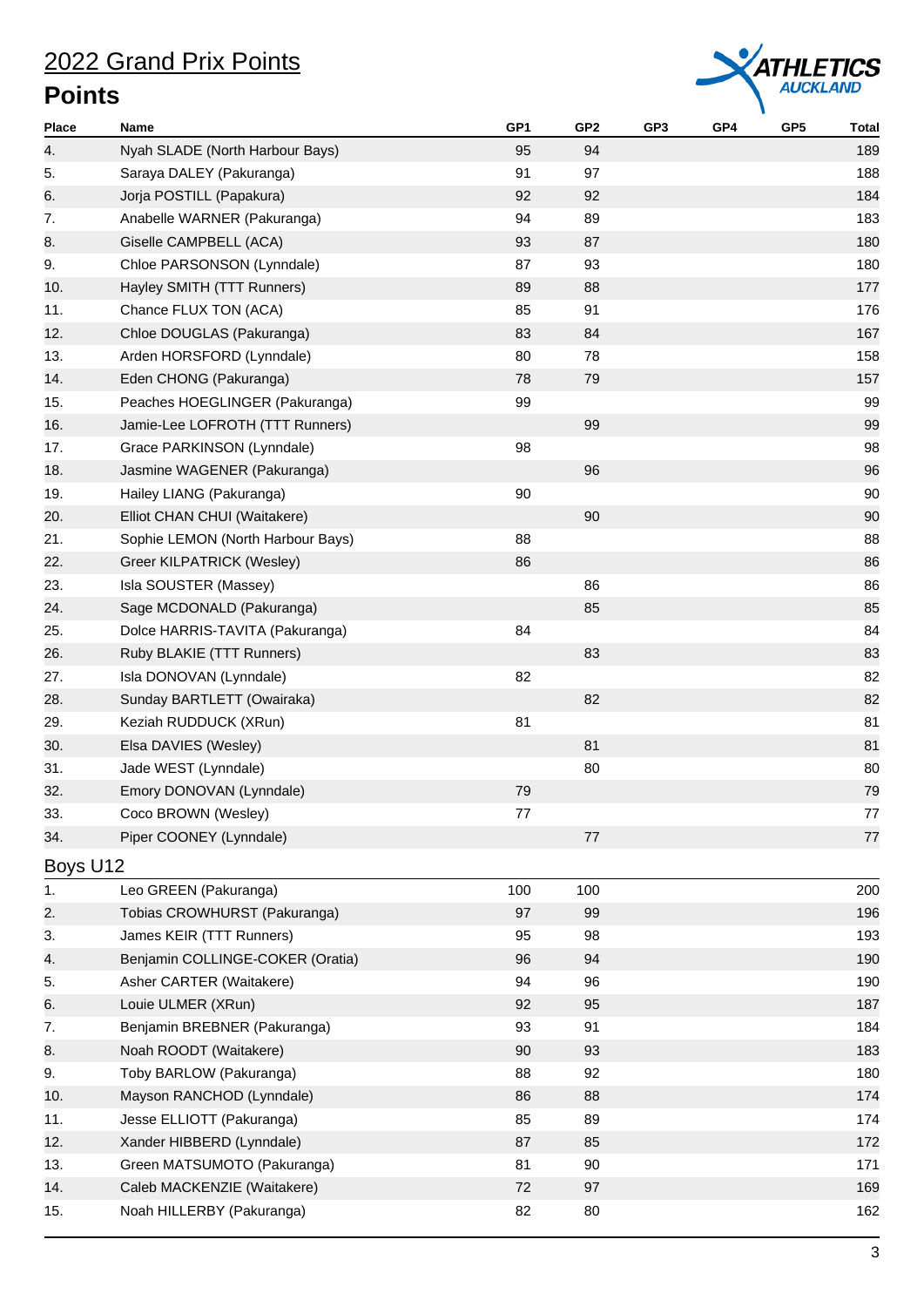

| <b>Place</b> | Name                                      | GP <sub>1</sub> | GP <sub>2</sub> | GP3 | GP4 | GP <sub>5</sub> | <b>Total</b> |
|--------------|-------------------------------------------|-----------------|-----------------|-----|-----|-----------------|--------------|
| 16.          | Joshua PARKINSON (Lynndale)               | 80              | 82              |     |     |                 | 162          |
| 17.          | Callum WATT (Pakuranga)                   | 75              | 87              |     |     |                 | 162          |
| 18.          | Mason BAILEY (Papakura)                   | 77              | 81              |     |     |                 | 158          |
| 19.          | Beck WEBB (Owairaka)                      | 74              | 84              |     |     |                 | 158          |
| 20.          | Raymond Junlang FAN (Lynndale)            | 78              | 77              |     |     |                 | 155          |
| 21.          | Braxton FLETCHER (Papakura)               | 73              | 75              |     |     |                 | 148          |
| 22.          | Benedict CLARK (Massey)                   | 69              | 78              |     |     |                 | 147          |
| 23.          | Jacob RAVEN (Pakuranga)                   | 68              | 72              |     |     |                 | 140          |
| 24.          | Timothy HYDES (Lynndale)                  | 65              | 71              |     |     |                 | 136          |
| 25.          | Malik BERIMA-FOWLER (Pakuranga)           | 67              | 68              |     |     |                 | 135          |
| 26.          | Sheldon O'BRIEN (XRun)                    | 66              | 69              |     |     |                 | 135          |
| 27.          | Sam GREAVES (Glen Eden)                   | 99              |                 |     |     |                 | 99           |
| 28.          | Max COOK (North Harbour Bays)             | 98              |                 |     |     |                 | 98           |
| 29.          | John MALINS (TTT Runners)                 | 91              |                 |     |     |                 | 91           |
| 30.          | Adam CRAWFORD (Lynndale)                  | 89              |                 |     |     |                 | 89           |
| 31.          | Troy WEST (Lynndale)                      |                 | 86              |     |     |                 | 86           |
| 32.          | Nabras ROY (Lynndale)                     | 84              |                 |     |     |                 | 84           |
| 33.          | Luke MCLAUGHLIN (Pakuranga)               | 83              |                 |     |     |                 | 83           |
| 34.          | Santiago WELSH (North Harbour Bays)       |                 | 83              |     |     |                 | 83           |
| 35.          | Isaac BLUNDELL (Takapuna)                 | 79              |                 |     |     |                 | 79           |
| 36.          | Luke GALEA (Lynndale)                     |                 | 79              |     |     |                 | 79           |
| 37.          | Cooper RILEY (Papakura)                   | 76              |                 |     |     |                 | 76           |
| 38.          | Martan DENTON (Wesley)                    |                 | 76              |     |     |                 | 76           |
| 39.          | Caleb HITCHCOCK (Wesley)                  |                 | 74              |     |     |                 | 74           |
| 40.          |                                           |                 | 73              |     |     |                 | 73           |
|              | Reuben EDLINGTON (Lynndale)               |                 |                 |     |     |                 |              |
| 41.          | Henry HAINES (Waitakere)                  | 71              |                 |     |     |                 | 71           |
| 42.          | Teddy LIGHTFOOT (Pakuranga)               | 70              |                 |     |     |                 | 70           |
| 43.          | Fletcher DU TOIT (Pakuranga)              |                 | 70              |     |     |                 | 70           |
| 44.          | Jack WILSON (Waitakere)                   |                 | 67              |     |     |                 | 67           |
| 45.          | Nixon CULLEY (Pakuranga)                  |                 | 66              |     |     |                 | 66           |
| 46.          | Albertus-Magnus LAUTUA (Papakura)         | 64              |                 |     |     |                 | 64           |
| Girls U14    |                                           |                 |                 |     |     |                 |              |
| 1.           | Scarlett GWIN (ACA)                       | 100             | 99              |     |     |                 | 199          |
| 2.           | Leah MARAIS (Pakuranga)                   | 98              | 100             |     |     |                 | 198          |
| 3.           | Hannah MCMANUS (Waitakere)                | 99              | 97              |     |     |                 | 196          |
| 4.           | Indie WILLIAMS (Waitakere)                | 95              | 98              |     |     |                 | 193          |
| 5.           | Biahn PALLISTER (TTT Runners)             | 94              | 95              |     |     |                 | 189          |
| 6.           | Georgina COLLINGE-COKER (Oratia)          | 96              | 92              |     |     |                 | 188          |
| 7.           | Morgan DAY (Pakuranga)                    | 92              | 94              |     |     |                 | 186          |
| 8.           | Emma DAVIES (Takapuna)                    | 90              | 96              |     |     |                 | 186          |
| 9.           | Kaylee EARL (Owairaka)                    | 93              | 91              |     |     |                 | 184          |
| 10.          | Emi BRASELL-CHAUDHRY (North Harbour Bays) | 85              | 93              |     |     |                 | 178          |
| 11.          | Sofia MAULVURFS (Lynndale)                | 88              | 89              |     |     |                 | 177          |
| 12.          | Kayleigh LIMU (North Harbour Bays)        | 84              | 90              |     |     |                 | 174          |
| 13.          | Macie COOK (North Harbour Bays)           | 86              | 84              |     |     |                 | 170          |
| 14.          | Emily GLASSON (North Harbour Bays)        | 82              | 88              |     |     |                 | 170          |
| 15.          | Zara ROODT (Waitakere)                    | 81              | 86              |     |     |                 | 167          |
|              |                                           |                 |                 |     |     |                 |              |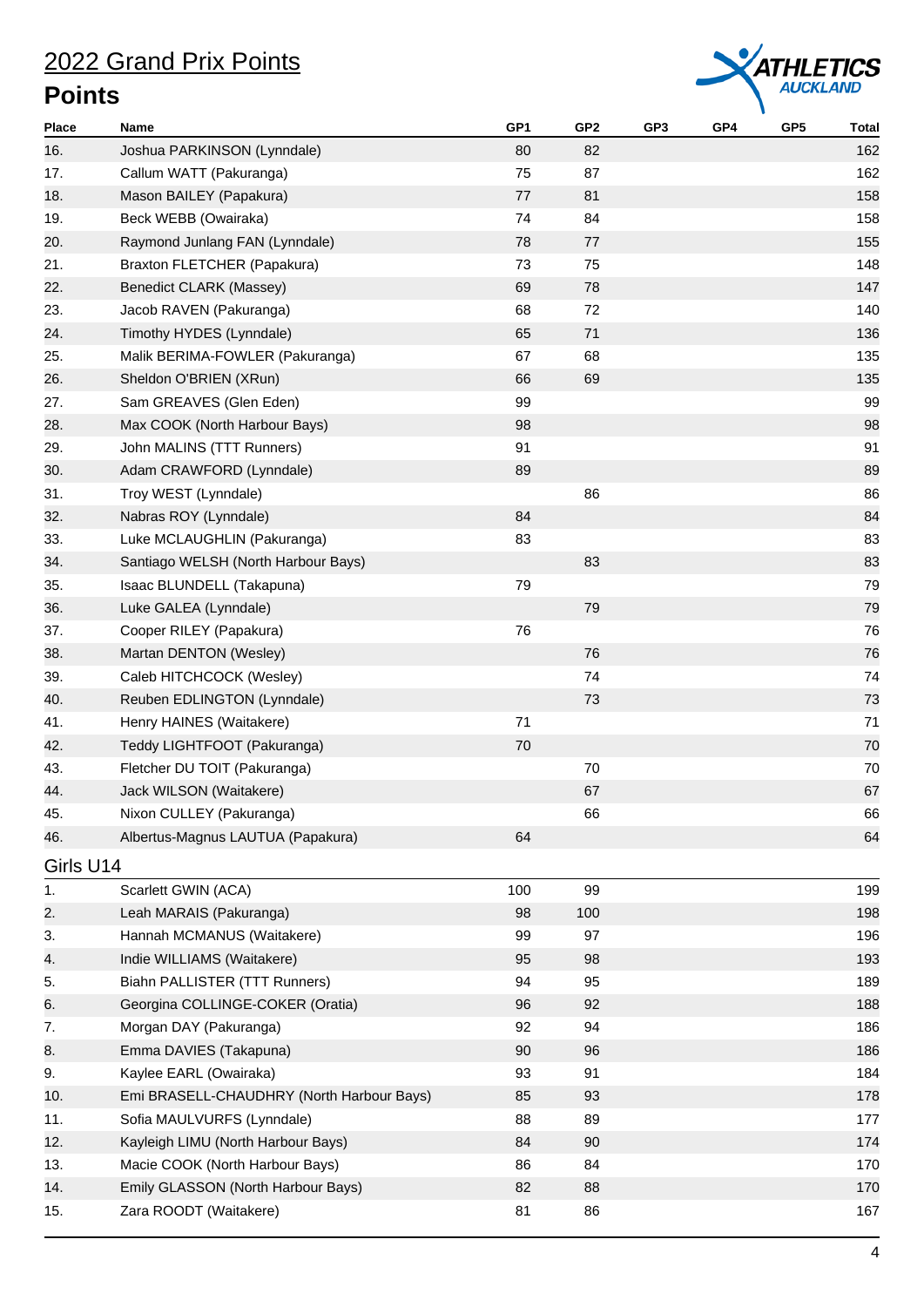

| <b>Place</b> | Name                                     | GP <sub>1</sub> | GP <sub>2</sub> | GP3 | GP4 | GP <sub>5</sub> | <b>Total</b> |
|--------------|------------------------------------------|-----------------|-----------------|-----|-----|-----------------|--------------|
| 16.          | Millie GATIE (Owairaka)                  | 76              | 87              |     |     |                 | 163          |
| 17.          | Fleur FINDLAY (Pakuranga)                | 74              | 83              |     |     |                 | 157          |
| 18.          | Maddison WALSH (Oratia)                  | 75              | 81              |     |     |                 | 156          |
| 19.          | Ivy ROODT (Waitakere)                    | 78              | 77              |     |     |                 | 155          |
| 20.          | Alaina SMITH (TTT Runners)               | 73              | 82              |     |     |                 | 155          |
| 21.          | Charlotte DOUGLAS (Pakuranga)            | 68              | 79              |     |     |                 | 147          |
| 22.          | Amelia EDLINGTON (Lynndale)              | 67              | 78              |     |     |                 | 145          |
| 23.          | Maia MACKENZIE (Waitakere)               | 65              | 74              |     |     |                 | 139          |
| 24.          | Isobel BEAUMONT (Lynndale)               | 63              | 76              |     |     |                 | 139          |
| 25.          | Judy Yueqing FAN (Lynndale)              | 64              | 72              |     |     |                 | 136          |
| 26.          | Poppy BROWN (Wesley)                     | 61              | 71              |     |     |                 | 132          |
| 27.          | Amy TOWERS (ACA)                         | 97              |                 |     |     |                 | 97           |
| 28.          | Zari LINDSAY (ACA)                       | 91              |                 |     |     |                 | 91           |
| 29.          | Sophie HERDE (North Harbour Bays)        | 89              |                 |     |     |                 | 89           |
| 30.          | Martha WALTON (Glen Eden)                | 87              |                 |     |     |                 | 87           |
| 31.          | Madeleine DU TOIT (Pakuranga)            |                 | 85              |     |     |                 | 85           |
| 32.          | Florence MARSHALL (North Harbour Bays)   | 83              |                 |     |     |                 | 83           |
| 33.          | Rafi VALENTE MOTTA (North Harbour Bays)  | 80              |                 |     |     |                 | 80           |
| 34.          | Julessa TAUNGAHIHIFO (TTT Runners)       |                 | 80              |     |     |                 | 80           |
| 35.          | Hope WILLIAMS (North Harbour Bays)       | 79              |                 |     |     |                 | 79           |
| 36.          | Eden FARLEY (Waitakere)                  | 77              |                 |     |     |                 | 77           |
| 37.          | Tess SOUSTER (Massey)                    |                 | 75              |     |     |                 | 75           |
| 38.          | Heidi HALE (Wesley)                      |                 | 73              |     |     |                 | 73           |
| 39.          | Chloe LEMON (North Harbour Bays)         | 72              |                 |     |     |                 | 72           |
| 40.          | Anna LYNSKEY (XRun)                      | 71              |                 |     |     |                 | 71           |
| 41.          | Luisa HAINES (Waitakere)                 | 70              |                 |     |     |                 | 70           |
| 42.          | Annalia BLUNDELL (Takapuna)              | 69              |                 |     |     |                 | 69           |
| 43.          | Aoife KERNAGHAN (Massey)                 | 66              |                 |     |     |                 | 66           |
| 44.          | Monique MORLEY (North Harbour Bays)      | 62              |                 |     |     |                 | 62           |
| 45.          | Emereziana LAUTUA (Papakura)             | 60              |                 |     |     |                 | 60           |
| Boys U14     |                                          |                 |                 |     |     |                 |              |
| 1.           | Louay BENAOUM (ACA)                      | 100             | 100             |     |     |                 | 200          |
| 2.           | Ali EDWARD (Waitakere)                   | 97              | 98              |     |     |                 | 195          |
| 3.           | Moojin LEE (Pakuranga)                   | 94              | 99              |     |     |                 | 193          |
| 4.           | Kalais SORBY (Oratia)                    | 95              | 96              |     |     |                 | 191          |
| 5.           | James WHITELEY (Pakuranga)               | 88              | 97              |     |     |                 | 185          |
| 6.           | Kona KELLY (Oratia)                      | 92              | 92              |     |     |                 | 184          |
| 7.           | Keagan GOUWS (Pakuranga)                 | 90              | 93              |     |     |                 | 183          |
| 8.           | Tighe HEALY (Papakura)                   | 89              | 91              |     |     |                 | 180          |
| 9.           | Jy GONZALES (Lynndale)                   | 87              | 85              |     |     |                 | 172          |
| 10.          | Keelan VILJOEN (North Harbour Bays)      | 85              | 87              |     |     |                 | 172          |
| 11.          | Quinn YOUNG (Glen Eden)                  | 86              | 83              |     |     |                 | 169          |
| 12.          | Elias CAPPS (Lynndale)                   | 84              | 78              |     |     |                 | 162          |
| 13.          | Charlie TAJIKA (Lynndale)                | 82              | 79              |     |     |                 | 161          |
| 14.          | Alexander ROBERTSON (North Harbour Bays) | 83              | 77              |     |     |                 | 160          |
| 15.          | Isaac HYDES (Lynndale)                   | 81              | 75              |     |     |                 | 156          |
| 16.          | Zyron Zia LOPEZ (Lynndale)               | 80              | 74              |     |     |                 | 154          |
|              |                                          |                 |                 |     |     |                 |              |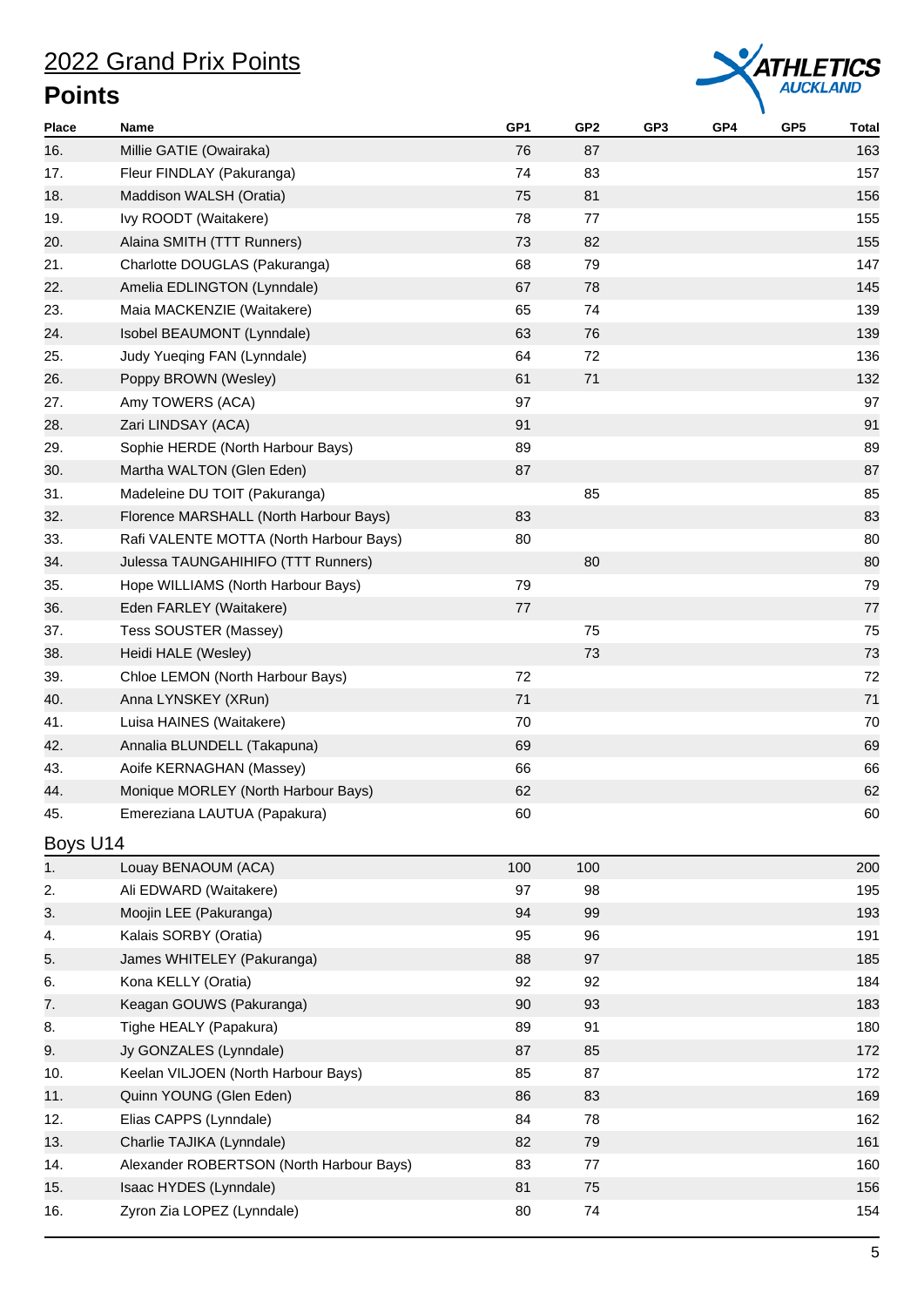

| <b>Place</b> | Name                                 | GP <sub>1</sub> | GP2 | GP <sub>3</sub> | GP4 | GP <sub>5</sub> | <b>Total</b> |
|--------------|--------------------------------------|-----------------|-----|-----------------|-----|-----------------|--------------|
| 17.          | Travis BALDWIN (TTT Runners)         | 79              | 71  |                 |     |                 | 150          |
| 18.          | Connor SMITH (Pakuranga)             | 77              | 73  |                 |     |                 | 150          |
| 19.          | George HARDWICK (Lynndale)           | 78              | 69  |                 |     |                 | 147          |
| 20.          | Nathan KO (Pakuranga)                | 76              | 70  |                 |     |                 | 146          |
| 21.          | Joseph MACNAMARA (TTT Runners)       | 74              | 72  |                 |     |                 | 146          |
| 22.          | Sam O'DWYER (Pakuranga)              | 99              |     |                 |     |                 | 99           |
| 23.          | Caleb MAUNDER (Takapuna)             | 98              |     |                 |     |                 | 98           |
| 24.          | Luca HENDERSON (ACA)                 | 96              |     |                 |     |                 | 96           |
| 25.          | Archie FELTON (North Harbour Bays)   |                 | 95  |                 |     |                 | 95           |
| 26.          | Harrison DAY (Pakuranga)             |                 | 94  |                 |     |                 | 94           |
| 27.          | Harry BORTON (North Harbour Bays)    | 93              |     |                 |     |                 | 93           |
| 28.          | Jacob HOWELL (Takapuna)              | 91              |     |                 |     |                 | 91           |
| 29.          | Oliver MCGUINNESS (Pakuranga)        |                 | 90  |                 |     |                 | 90           |
| 30.          | Oscar CHESTERMAN (XRun)              |                 | 89  |                 |     |                 | 89           |
| 31.          | George HOWCROFT (Wesley)             |                 | 88  |                 |     |                 | 88           |
| 32.          | Jaden SPENCER (North Harbour Bays)   |                 | 86  |                 |     |                 | 86           |
| 33.          | Lachlan SNOOK (Oratia)               |                 | 84  |                 |     |                 | 84           |
| 34.          | Harold MACCULLOCH (ACA)              |                 | 82  |                 |     |                 | 82           |
| 35.          | Miki CRONIN (ACA)                    |                 | 81  |                 |     |                 | 81           |
| 36.          | Cyrus JESUDAS (Papakura)             |                 | 80  |                 |     |                 | 80           |
| 37.          | Benjamin BROWN (Waitakere)           |                 | 76  |                 |     |                 | 76           |
| 38.          | Nicholas LIANG (Pakuranga)           | 75              |     |                 |     |                 | 75           |
| 39.          | Marcus LIANG (Pakuranga)             | 73              |     |                 |     |                 | 73           |
| Women U16    |                                      |                 |     |                 |     |                 |              |
| 1.           | Imogen BARLOW (Pakuranga)            | 100             | 100 |                 |     |                 | 200          |
| 2.           | Amelia JOYCE (North Harbour Bays)    | 97              | 98  |                 |     |                 | 195          |
| 3.           | Emmy HURCUM (North Harbour Bays)     | 90              | 97  |                 |     |                 | 187          |
| 4.           | Isabella HAIGH (Lynndale)            | 88              | 96  |                 |     |                 | 184          |
| 5.           | Hannah WALTON (Glen Eden)            | 89              | 93  |                 |     |                 | 182          |
| 6.           | Kenisha MEDIRATTA (Lynndale)         | 87              | 92  |                 |     |                 | 179          |
| 7.           | Picou SPANKIE (Pakuranga)            | 86              | 91  |                 |     |                 | 177          |
| 8.           | Claire GLASSON (North Harbour Bays)  | 84              | 90  |                 |     |                 | 174          |
| 9.           | Maren CAPPS (Lynndale)               | 83              | 89  |                 |     |                 | 172          |
| 10.          | Lois WALTON (Glen Eden)              | 82              | 88  |                 |     |                 | 170          |
| 11.          | Scarlett ROBB (ACA)                  | 99              |     |                 |     |                 | 99           |
| 12.          | Zara POMFRET (Pakuranga)             |                 | 99  |                 |     |                 | 99           |
| 13.          | Nina CHALMERS (Owairaka)             | 98              |     |                 |     |                 | 98           |
| 14.          | Kate ROBINSON (ACA)                  | 96              |     |                 |     |                 | 96           |
| 15.          | Chilli JAMIESON (North Harbour Bays) | 95              |     |                 |     |                 | 95           |
| 16.          | Nyla SPENCER (North Harbour Bays)    |                 | 95  |                 |     |                 | 95           |
| 17.          | Eva HOUGHTON (ACA)                   | 94              |     |                 |     |                 | 94           |
| 18.          | Dorothy ANDERSON (ACA)               |                 | 94  |                 |     |                 | 94           |
| 19.          | Amani FARRY (Lynndale)               | 93              |     |                 |     |                 | 93           |
| 20.          | Denika CLOONEY (TTT Runners)         | 92              |     |                 |     |                 | 92           |
| 21.          | Laura HAMMOND (Waitakere)            | 91              |     |                 |     |                 | 91           |
| 22.          | Leah GALEA (Lynndale)                |                 | 87  |                 |     |                 | 87           |
| 23.          | Isabella BROWN (Waitakere)           |                 | 86  |                 |     |                 | 86           |
|              |                                      |                 |     |                 |     |                 |              |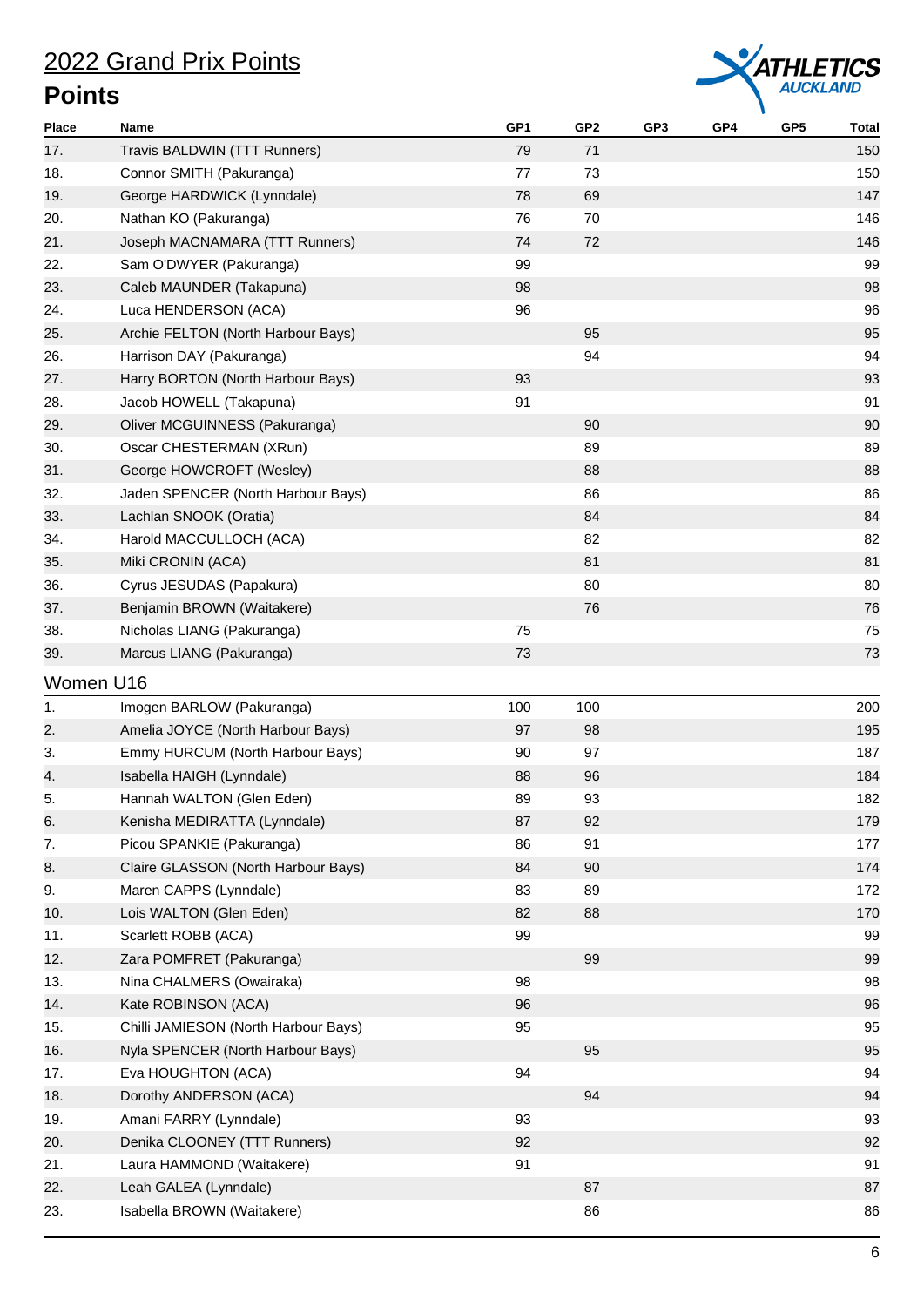

| <b>Place</b> | Name                             | GP <sub>1</sub> | GP <sub>2</sub> | GP3 | GP4 | GP <sub>5</sub> | <b>Total</b> |
|--------------|----------------------------------|-----------------|-----------------|-----|-----|-----------------|--------------|
| 24.          | Annabel RICHARDSON (ACA)         | 85              |                 |     |     |                 | 85           |
| 25.          | Sophie MACKENZIE (Waitakere)     | 81              |                 |     |     |                 | 81           |
| 26.          | Georgina LAUTUA (Papakura)       | 80              |                 |     |     |                 | 80           |
| Men U16      |                                  |                 |                 |     |     |                 |              |
| 1.           | Ben OXFORD (Pakuranga)           | 99              | 100             |     |     |                 | 199          |
| 2.           | Noah CROWHURST (Pakuranga)       | 97              | 97              |     |     |                 | 194          |
| 3.           | Brook YU (Lynndale)              | 93              | 98              |     |     |                 | 191          |
| 4.           | Tommy EARL (Owairaka)            | 95              | 95              |     |     |                 | 190          |
| 5.           | Reid TISCH (ACA)                 | 94              | 96              |     |     |                 | 190          |
| 6.           | Christian GELDENHUYS (Pakuranga) | 92              | 93              |     |     |                 | 185          |
| 7.           | Flynn HEALY (Papakura)           | 90              | 94              |     |     |                 | 184          |
| 8.           | Kouki ZHANG (Lynndale)           | 89              | 91              |     |     |                 | 180          |
| 9.           | Aidan PLATTS (Papakura)          | 87              | 92              |     |     |                 | 179          |
| 10.          | River SWARIS (TTT Runners)       | 86              | 89              |     |     |                 | 175          |
| 11.          | Harry HARDWICK (Lynndale)        | 84              | 90              |     |     |                 | 174          |
| 12.          | Ty GONZALES (Lynndale)           | 85              | 88              |     |     |                 | 173          |
| 13.          | Charlie RICHARDSON (ACA)         | 100             |                 |     |     |                 | 100          |
| 14.          | Alex WILKINS (Pakuranga)         |                 | 99              |     |     |                 | 99           |
| 15.          | Samuel RICKERBY (ACA)            | 98              |                 |     |     |                 | 98           |
| 16.          | Nikko KELLY (Oratia)             | 96              |                 |     |     |                 | 96           |
| 17.          | Quinn WINWOOD (ACA)              | 91              |                 |     |     |                 | 91           |
| 18.          | Oliver ELLIS (Pakuranga)         | 88              |                 |     |     |                 | 88           |
| 19.          | Richie TRATHEN (Pakuranga)       |                 | 87              |     |     |                 | 87           |
| 20.          | Joshua ROWBOTHAM (Wesley)        |                 | 86              |     |     |                 | 86           |
| 21.          | Theo NEEDHAM (TTT Runners)       |                 | 85              |     |     |                 | 85           |
| 22.          | Illinois COONEY (Lynndale)       |                 | 84              |     |     |                 | 84           |
| 23.          | Cormac PEPPER (ACA)              | 83              |                 |     |     |                 | 83           |
| 24.          | Adam LUDVIG (Lynndale)           |                 | 83              |     |     |                 | 83           |
| 25.          | Matthew ERCEG (Waitakere)        | 82              |                 |     |     |                 | 82           |
| 26.          | Duke GILBERT (Lynndale)          |                 | 82              |     |     |                 | 82           |
| 27.          | Felix KONRAD (Pakuranga)         | 81              |                 |     |     |                 | 81           |
| 28.          | Jayden MOUSSIER (XRun)           |                 | 81              |     |     |                 | 81           |
| 29.          | Scott CHRISTIE (Waitakere)       | 80              |                 |     |     |                 | 80           |
| 30.          | Austen PEDERSEN (Lynndale)       |                 | 80              |     |     |                 | 80           |
| 31.          | Reese KILPATRICK (Wesley)        | 79              |                 |     |     |                 | 79           |
| 32.          | John WATERS (XRun)               | 78              |                 |     |     |                 | 78           |
| Women U18    |                                  |                 |                 |     |     |                 |              |
| 1.           | Bella EARL (Owairaka)            | 100             | 100             |     |     |                 | 200          |
| 2.           | Stella HAMMOND (Waitakere)       | 99              | 99              |     |     |                 | 198          |
| 3.           | Kendal PENNEY (Pakuranga)        | 92              | 96              |     |     |                 | 188          |
| 4.           | Charlotte GREENWOOD (ACA)        | 98              |                 |     |     |                 | 98           |
| 5.           | Denika CLOONEY (TTT Runners)     |                 | 98              |     |     |                 | 98           |
| 6.           | Kate BORTON (North Harbour Bays) | 97              |                 |     |     |                 | 97           |
| 7.           | Sophia URLICH (Pakuranga)        |                 | 97              |     |     |                 | 97           |
| 8.           | Zara POMFRET (Pakuranga)         | 96              |                 |     |     |                 | 96           |
| 9.           | Kayo FINDSEN (ACA)               | 95              |                 |     |     |                 | 95           |
| 10.          | Layla PETERS (XRun)              |                 | 95              |     |     |                 | 95           |
|              |                                  |                 |                 |     |     |                 |              |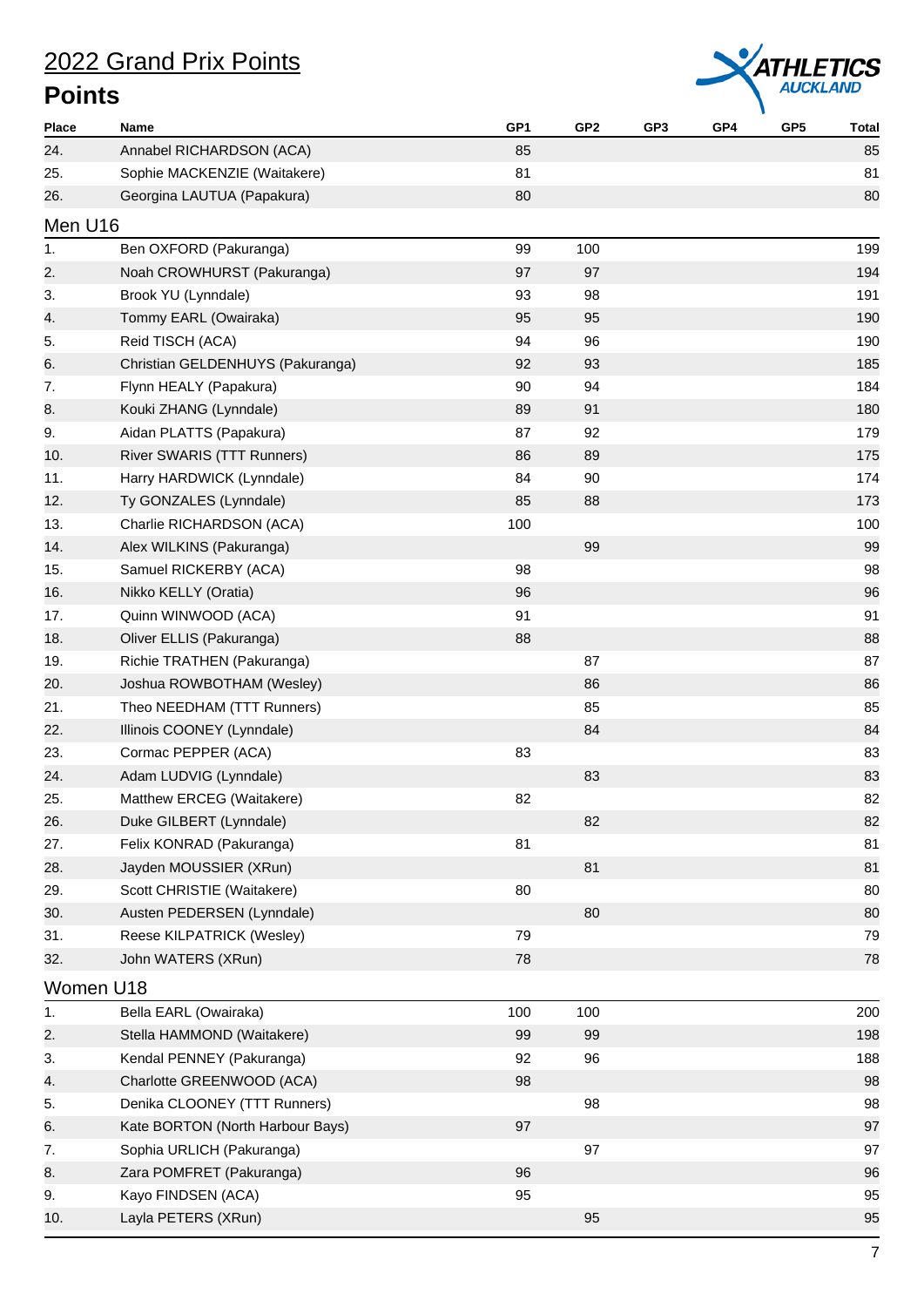

| Place     | Name                                 | GP1 | GP <sub>2</sub> | GP <sub>3</sub> | GP4 | GP <sub>5</sub> | <b>Total</b> |
|-----------|--------------------------------------|-----|-----------------|-----------------|-----|-----------------|--------------|
| 11.       | Sophie ROBB (ACA)                    | 94  |                 |                 |     |                 | 94           |
| 12.       | Grace MEREDITH (Pakuranga)           | 93  |                 |                 |     |                 | 93           |
| 13.       | Lyla PETERS (Lynndale)               | 91  |                 |                 |     |                 | 91           |
| Men U18   |                                      |     |                 |                 |     |                 |              |
| 1.        | Jamie MORA (Pakuranga)               | 98  | 99              |                 |     |                 | 197          |
| 2.        | Finn HARRISON (Pakuranga)            | 96  | 98              |                 |     |                 | 194          |
| 3.        | Connor JAMIESON (Pakuranga)          | 95  | 96              |                 |     |                 | 191          |
| 4.        | Apichat KHOTHISEN (Lynndale)         | 94  | 94              |                 |     |                 | 188          |
| 5.        | Maksis MAULVURFS (Lynndale)          | 93  | 93              |                 |     |                 | 186          |
| 6.        | Robert FITZPATRICK (Papakura)        | 91  | 95              |                 |     |                 | 186          |
| 7.        | Thomas FORREST-DAWSON (Oratia)       | 90  | 92              |                 |     |                 | 182          |
| 8.        | Blake PLATTS (Papakura)              | 89  | 91              |                 |     |                 | 180          |
| 9.        | Jordan BASSETT (Whippets Auckland)   | 88  | 90              |                 |     |                 | 178          |
| 10.       | Oskar LUDVIG (Lynndale)              | 87  | 88              |                 |     |                 | 175          |
| 11.       | Liam WIGGILL (Waitakere)             | 85  | 87              |                 |     |                 | 172          |
| 12.       | Jack ERIKSON (ACA)                   | 100 |                 |                 |     |                 | 100          |
| 13.       | Christian DE VAAL (Pakuranga)        |     | 100             |                 |     |                 | 100          |
| 14.       | Zach O'DWYER (Pakuranga)             | 99  |                 |                 |     |                 | 99           |
| 15.       | Oscar MONRO (Pakuranga)              | 97  |                 |                 |     |                 | 97           |
| 16.       | Coen ANDERSON (ACA)                  |     | 97              |                 |     |                 | 97           |
| 17.       | James TRATHEN (Pakuranga)            | 92  |                 |                 |     |                 | 92           |
| 18.       | Daniil KOVYLOV (Lynndale)            |     | 89              |                 |     |                 | 89           |
| 19.       | Jack PALLISTER (TTT Runners)         | 86  |                 |                 |     |                 | 86           |
| Women U20 |                                      |     |                 |                 |     |                 |              |
| 1.        | Holly HARDING (Pakuranga)            | 99  | 99              |                 |     |                 | 198          |
| 2.        | Peyton LEIGH (ACA)                   | 98  | 100             |                 |     |                 | 198          |
| 3.        | Isabella RICHARDSON (ACA)            | 100 |                 |                 |     |                 | 100          |
| 4.        | Siobhan BALLE (TTT Runners)          |     | 98              |                 |     |                 | 98           |
| 5.        | Joanna POLAND (ACA)                  | 97  |                 |                 |     |                 | 97           |
| 6.        | Anei TODD (TTT Runners)              |     | 97              |                 |     |                 | 97           |
| 7.        | Caitlyn POKORNY (Pakuranga)          | 96  |                 |                 |     |                 | 96           |
| 8.        | Hazel COOK (Waitakere)               |     | 96              |                 |     |                 | 96           |
| Men U20   |                                      |     |                 |                 |     |                 |              |
| 1.        | Benjamin RICKERBY (ACA)              | 98  | 99              |                 |     |                 | 197          |
| 2.        | Huy TRAN (Lynndale)                  | 95  | 95              |                 |     |                 | 190          |
| 3.        | Jordan LIGGETT (Pakuranga)           | 94  | 94              |                 |     |                 | 188          |
| 4.        | Christian DE VAAL (Pakuranga)        | 100 |                 |                 |     |                 | 100          |
| 5.        | Ronan CODYRE (Pakuranga)             |     | 100             |                 |     |                 | 100          |
| 6.        | Angus MONRO (Pakuranga)              | 99  |                 |                 |     |                 | 99           |
| 7.        | Tomas BARRY (ACA)                    |     | 98              |                 |     |                 | 98           |
| 8.        | Ethan TANASIRI (Pakuranga)           | 97  |                 |                 |     |                 | 97           |
| 9.        | William JOHNSTON (ACA)               |     | 97              |                 |     |                 | 97           |
| 10.       | Charlie BUCHANAN (Whippets Auckland) | 96  |                 |                 |     |                 | 96           |
| 11.       | Logan MARSHALL (Pakuranga)           |     | 96              |                 |     |                 | 96           |
| 12.       | Caleb HALL (Lynndale)                | 93  |                 |                 |     |                 | 93           |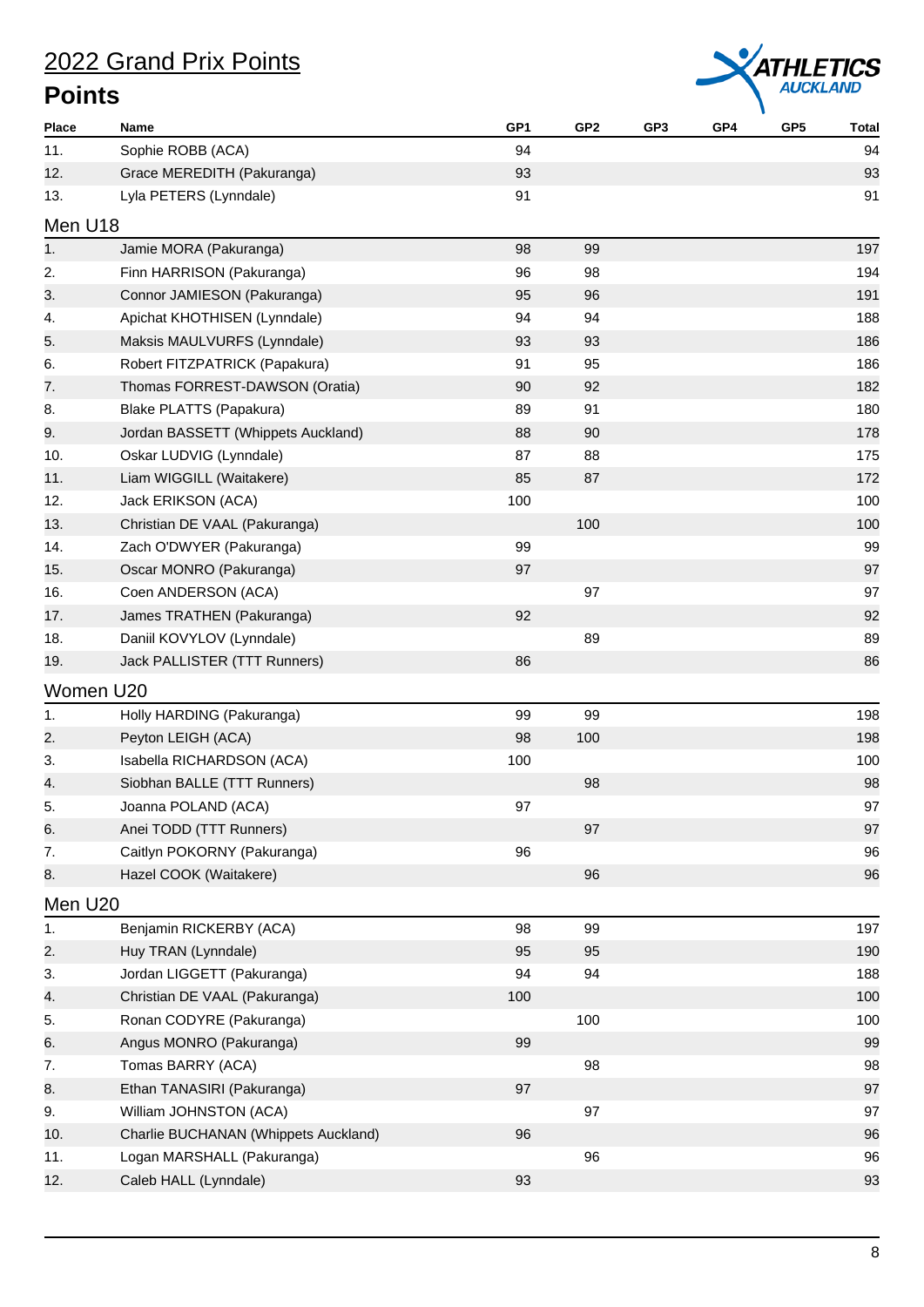

| <b>Place</b>      | Name                                           | GP1 | GP2 | GP3 | GP4 | GP <sub>5</sub> | <b>Total</b> |
|-------------------|------------------------------------------------|-----|-----|-----|-----|-----------------|--------------|
|                   | <b>Senior Women</b>                            |     |     |     |     |                 |              |
| 1.                | Lisa CROSS (TTT Runners)                       | 100 | 100 |     |     |                 | 200          |
| 2.                | Maiya CHRISTINI (ACA)                          | 98  | 98  |     |     |                 | 196          |
| 3.                | Tayla COX (Owairaka)                           | 97  | 95  |     |     |                 | 192          |
| 4.                | Katie EVANS (Owairaka)                         | 94  | 92  |     |     |                 | 186          |
| 5.                | Holly FFOWCS WILLIAMS (Whippets Auckland)      | 93  | 90  |     |     |                 | 183          |
| 6.                | Emily REGISTER (North Harbour Bays)            | 92  | 91  |     |     |                 | 183          |
| 7.                | Rachael MONKHOUSE (Owairaka)                   | 91  | 89  |     |     |                 | 180          |
| 8.                | Katrina ANDREW (Whippets Auckland)             | 99  |     |     |     |                 | 99           |
| 9.                | Anneke GROGAN (North Harbour Bays)             |     | 99  |     |     |                 | 99           |
| 10.               | Jess WRIGHT (North Harbour Bays)               |     | 97  |     |     |                 | 97           |
| 11.               | Amelia LYTHE (Whippets Auckland)               | 96  |     |     |     |                 | 96           |
| 12.               | Charlotte FLOODSMITH-RYAN (North Harbour Bays) |     | 96  |     |     |                 | 96           |
| 13.               | Saraya LINDSAY (North Harbour Bays)            | 95  |     |     |     |                 | 95           |
| 14.               | Sophie WILLIAMSON (Whippets Auckland)          |     | 94  |     |     |                 | 94           |
| 15.               | Niamh DE HORA (North Harbour Bays)             |     | 93  |     |     |                 | 93           |
| 16.               | Stella SAMPSON (North Harbour Bays)            | 90  |     |     |     |                 | 90           |
| 17.               | Charlotte BAKEN (Whippets Auckland)            |     | 88  |     |     |                 | 88           |
| 18.               | Cara GALLAGHER (Pakuranga)                     |     | 87  |     |     |                 | 87           |
| <b>Senior Men</b> |                                                |     |     |     |     |                 |              |
| 1.                | Ronan LEE (Pakuranga)                          | 100 | 100 |     |     |                 | 200          |
| 2.                | Sam HEYES (Whippets Auckland)                  | 96  | 99  |     |     |                 | 195          |
| 3.                | Louis YOUNG (North Harbour Bays)               | 92  | 90  |     |     |                 | 182          |
| 4.                | Ben JACKSON (Pakuranga)                        | 94  | 86  |     |     |                 | 180          |
| 5.                | Ruan MEINTJIES (ACA)                           | 91  | 89  |     |     |                 | 180          |
| 6.                | James MARSH (Owairaka)                         | 90  | 88  |     |     |                 | 178          |
| 7.                | Finian ORR (Pakuranga)                         | 88  | 83  |     |     |                 | 171          |
| 8.                | Ben HAMILTON (Whippets Auckland)               | 99  |     |     |     |                 | 99           |
| 9.                | Liam BIRD (Oratia)                             | 98  |     |     |     |                 | 98           |
| 10.               | Michael SUTTON (Athletics Tauranga)            |     | 98  |     |     |                 | 98           |
| 11.               | Trent THORPE (Pakuranga)                       | 97  |     |     |     |                 | 97           |
| 12.               | Jack PAINE (Pakuranga)                         |     | 97  |     |     |                 | 97           |
| 13.               | Toby BATCHELOR (Pakuranga)                     |     | 96  |     |     |                 | 96           |
| 14.               | Marek SCHIRNACK (Pakuranga)                    | 95  |     |     |     |                 | 95           |
| 15.               | William HARRIS (Wesley)                        |     | 95  |     |     |                 | 95           |
| 16.               | Sam SCHOFIELD (Whippets Auckland)              |     | 94  |     |     |                 | 94           |
| 17.               | Ethan VERNER (ACA)                             | 93  |     |     |     |                 | 93           |
| 18.               | Logan GRIFFIN (Whippets Auckland)              |     | 93  |     |     |                 | 93           |
| 19.               | Andre MCKAY (Pakuranga)                        |     | 92  |     |     |                 | 92           |
| 20.               | Will LAERY (Pakuranga)                         |     | 91  |     |     |                 | 91           |
| 21.               | Eammon O'BRIEN (Pakuranga)                     | 89  |     |     |     |                 | 89           |
| 22.               | Nathan NEALE (Pakuranga)                       |     | 87  |     |     |                 | 87           |
| 23.               | Robert HUMBY (XRun)                            |     | 85  |     |     |                 | 85           |
| 24.               | Stephen GILBERT (Owairaka)                     |     | 84  |     |     |                 | 84           |
| 25.               | Sam MAYHEW (Whippets Auckland)                 |     | 82  |     |     |                 | 82           |
| 26.               | Olly NG (Whippets Auckland)                    |     | 81  |     |     |                 | 81           |
| 27.               | Thomas FRYER (TTT Runners)                     |     | 80  |     |     |                 | 80           |
|                   |                                                |     |     |     |     |                 |              |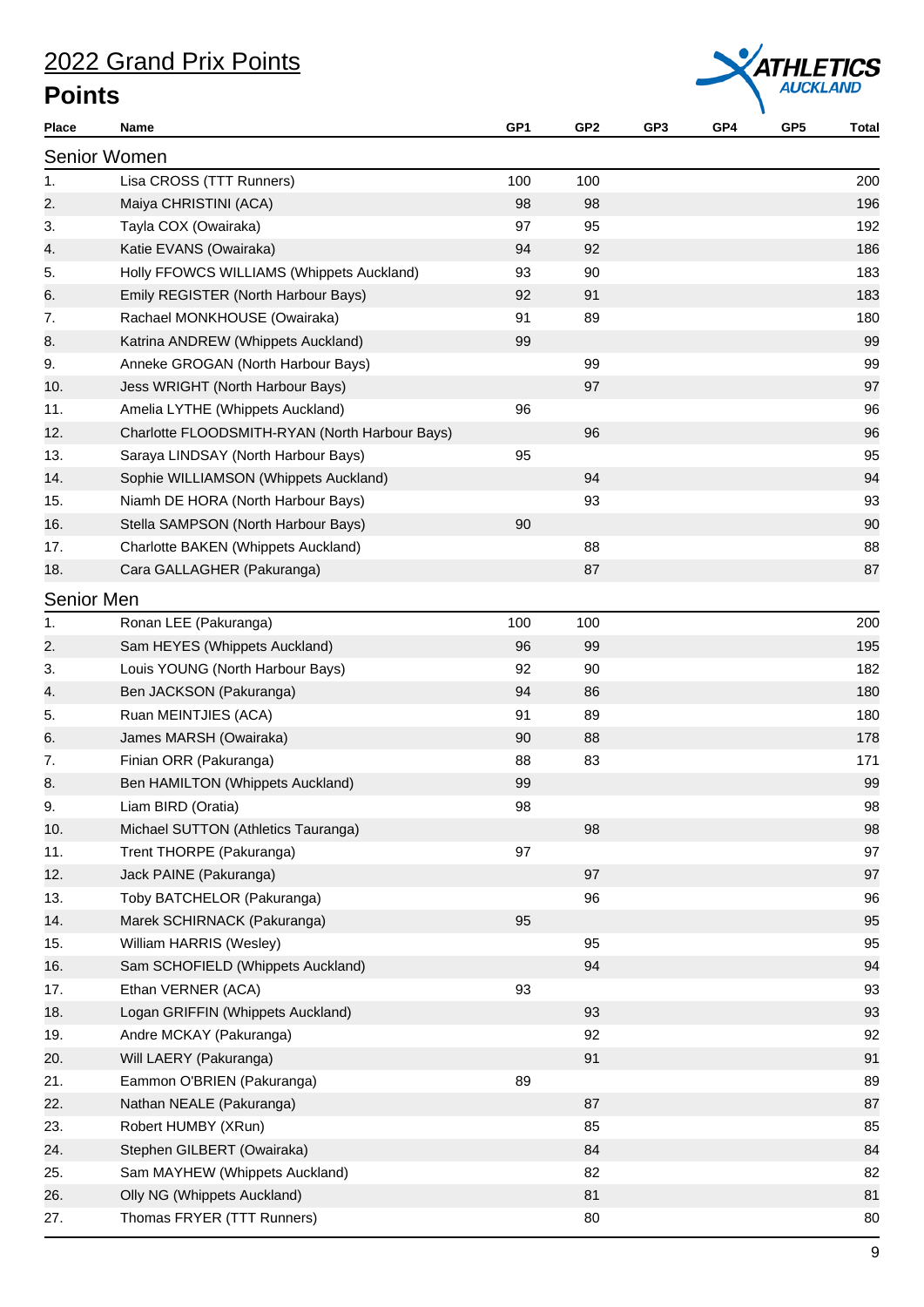

| Place    | Name                                       | GP1 | GP2 | GP <sub>3</sub> | GP4 | GP <sub>5</sub> | <b>Total</b> |
|----------|--------------------------------------------|-----|-----|-----------------|-----|-----------------|--------------|
| 28.      | Daniel CHAI (Whippets Auckland)            |     | 79  |                 |     |                 | 79           |
| 29.      | Michael EARLY (Owairaka)                   |     | 78  |                 |     |                 | 78           |
| Women 35 |                                            |     |     |                 |     |                 |              |
| 1.       | Katie WYRILL (Whippets Auckland)           | 100 | 100 |                 |     |                 | 200          |
| 2.       | Katie RICE (Whippets Auckland)             | 98  | 99  |                 |     |                 | 197          |
| 3.       | Rachel EADE (TTT Runners)                  | 99  | 97  |                 |     |                 | 196          |
| 4.       | Liz COATS (Wesley)                         | 97  | 95  |                 |     |                 | 192          |
| 5.       | Kylie BROWN (Whippets Auckland)            |     | 98  |                 |     |                 | 98           |
| 6.       | Nicola HARVEY (Wesley)                     | 96  |     |                 |     |                 | 96           |
| 7.       | Katie VROEGOP (TTT Runners)                |     | 96  |                 |     |                 | 96           |
| 8.       | Char MAUMEA (XRun)                         |     | 94  |                 |     |                 | 94           |
| 9.       | Rebecca RUMBLE (Papakura)                  |     | 93  |                 |     |                 | 93           |
| Women 40 |                                            |     |     |                 |     |                 |              |
| 1.       | Rachel O'BRIEN (TTT Runners)               | 98  | 98  |                 |     |                 | 196          |
| 2.       | Tracy HILL (Auckland YMCA)                 | 97  | 97  |                 |     |                 | 194          |
| 3.       | Ruth GLUCKMAN (Owairaka)                   | 100 |     |                 |     |                 | 100          |
| 4.       | Karen DONALDSON-BARRON (Whippets Auckland) |     | 100 |                 |     |                 | 100          |
| 5.       | Katherine MORGAN (Whippets Auckland)       | 99  |     |                 |     |                 | 99           |
| 6.       | Shamiso MAWER (TTT Runners)                |     | 99  |                 |     |                 | 99           |
| 7.       | Mandy DONALD (Auckland YMCA)               |     | 96  |                 |     |                 | 96           |
| 8.       | Alzbeta BOUSKOVA (TTT Runners)             |     | 95  |                 |     |                 | 95           |
| Women 45 |                                            |     |     |                 |     |                 |              |
| 1.       | Susan FRYER (TTT Runners)                  | 100 | 97  |                 |     |                 | 197          |
| 2.       | Jayne MACNAMARA (TTT Runners)              | 99  | 98  |                 |     |                 | 197          |
| 3.       | Amanda NEEDHAM (TTT Runners)               | 97  | 95  |                 |     |                 | 192          |
| 4.       | Natasha WADE (Oratia)                      | 96  | 96  |                 |     |                 | 192          |
| 5.       | Chanpen KRUA UNRUAN (Auckland YMCA)        | 94  | 93  |                 |     |                 | 187          |
| 6.       | Nicola COLLINGE (Oratia)                   | 93  | 91  |                 |     |                 | 184          |
| 7.       | Rachel PENNEY (Pakuranga)                  |     | 100 |                 |     |                 | 100          |
| 8.       | Sarah HEALY (Papakura)                     |     | 99  |                 |     |                 | 99           |
| 9.       | Rachelle GREEN (Auckland YMCA)             | 98  |     |                 |     |                 | 98           |
| 10.      | Ivy LU (Auckland YMCA)                     | 95  |     |                 |     |                 | 95           |
| 11.      | Caroline GUY (Owairaka)                    |     | 94  |                 |     |                 | 94           |
| 12.      | Tania HARDWICK (Lynndale)                  |     | 92  |                 |     |                 | 92           |
| Women 50 |                                            |     |     |                 |     |                 |              |
| 1.       | Namiko KELLY (Oratia)                      | 100 | 99  |                 |     |                 | 199          |
| 2.       | Kiri PRICE (Auckland YMCA)                 | 98  | 98  |                 |     |                 | 196          |
| 3.       | Julie COLLARD (Owairaka)                   | 97  | 96  |                 |     |                 | 193          |
| 4.       | Maria KROONENBERG (TTT Runners)            |     | 100 |                 |     |                 | 100          |
| 5.       | Lisa TOWNSEND (TTT Runners)                | 99  |     |                 |     |                 | 99           |
| 6.       | Julie MERCER (Glen Eden)                   |     | 97  |                 |     |                 | 97           |
| Women 55 |                                            |     |     |                 |     |                 |              |
| 1.       | Sian DAWSON (University)                   | 100 | 100 |                 |     |                 | 200          |
| 2.       | Suzanne JEFFELS (TTT Runners)              | 99  |     |                 |     |                 | 99           |
| 3.       | Ingrid FROST (Auckland YMCA)               |     | 99  |                 |     |                 | 99           |
| 4.       | Sandra CADDY (Papakura)                    | 98  |     |                 |     |                 | 98           |
|          |                                            |     |     |                 |     |                 |              |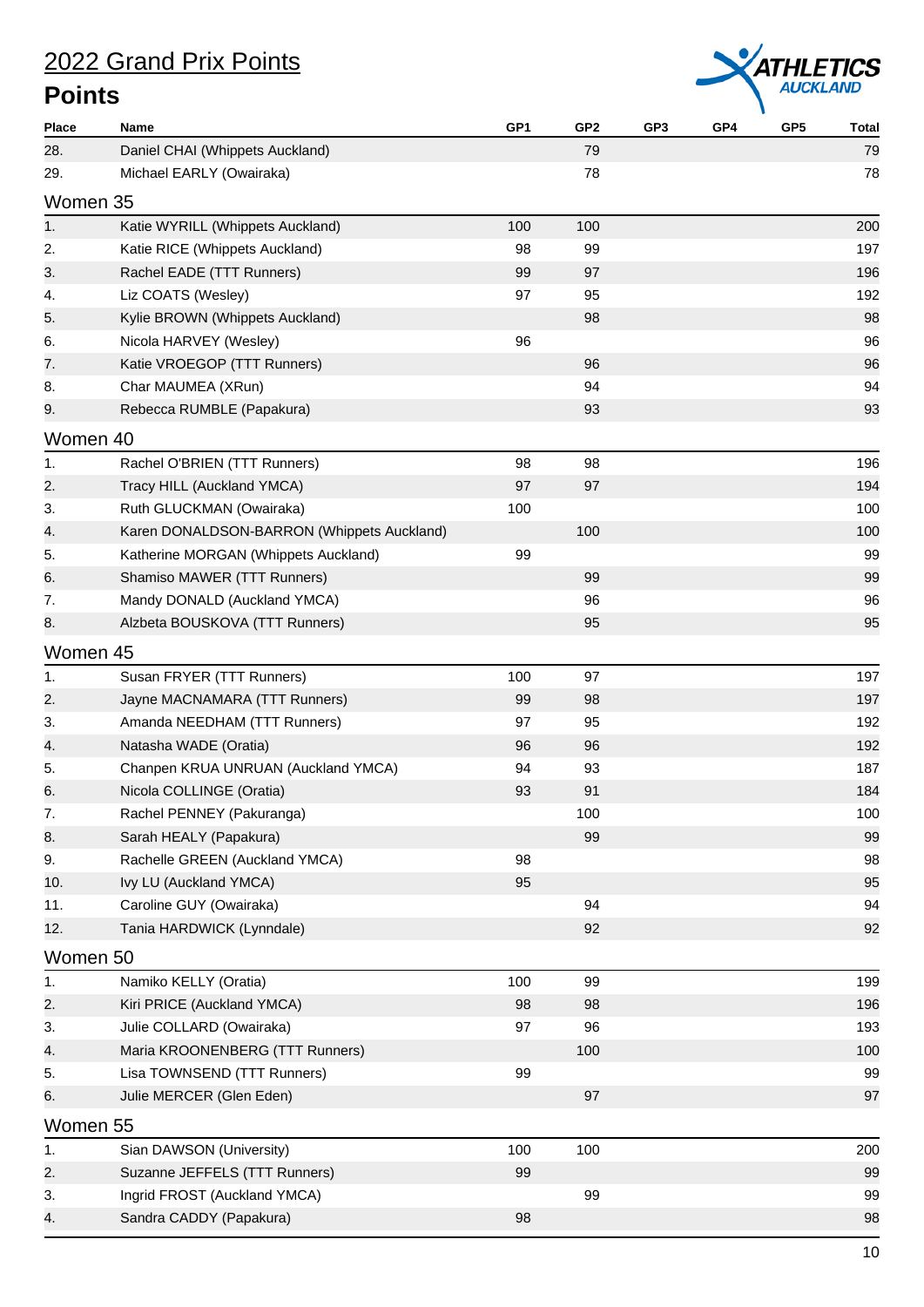

| Place     | Name                               | GP <sub>1</sub> | GP <sub>2</sub> | GP <sub>3</sub> | GP4 | GP <sub>5</sub> | <b>Total</b> |
|-----------|------------------------------------|-----------------|-----------------|-----------------|-----|-----------------|--------------|
| Women 60  |                                    |                 |                 |                 |     |                 |              |
| 1.        | Carolyn SMITH (North Harbour Bays) | 100             | 100             |                 |     |                 | 200          |
| 2.        | Terri JONES (TTT Runners)          | 99              | 99              |                 |     |                 | 198          |
| Women 65+ |                                    |                 |                 |                 |     |                 |              |
| 1.        | Margie PEAT (ACA)                  | 100             | 100             |                 |     |                 | 200          |
| 2.        | Karen CROSSAN (Auckland YMCA)      | 99              | 99              |                 |     |                 | 198          |
| 3.        | Liz HARDLEY (Technical)            | 98              | 98              |                 |     |                 | 196          |
| 4.        | Isla NIXON (Auckland YMCA)         | 97              | 97              |                 |     |                 | 194          |
| 5.        | Barbara SCARFE (Auckland YMCA)     | 96              |                 |                 |     |                 | 96           |
| Men 35    |                                    |                 |                 |                 |     |                 |              |
| 1.        | Tim HITCHCOCK (Wesley)             | 97              | 98              |                 |     |                 | 195          |
| 2.        | Nathan TROTMAN (Oratia)            | 94              | 95              |                 |     |                 | 189          |
| 3.        | Mark BOYCE (Takapuna)              | 100             |                 |                 |     |                 | 100          |
| 4.        | Rodwyn ISAACS (Pakuranga)          |                 | 100             |                 |     |                 | 100          |
| 5.        | Daniel SHAW (Takapuna)             | 99              |                 |                 |     |                 | 99           |
| 6.        | David ATKINSON (Whippets Auckland) |                 | 99              |                 |     |                 | 99           |
| 7.        | Marcus ROBERTSON (Takapuna)        | 98              |                 |                 |     |                 | 98           |
| 8.        | Daniel WOODS (TTT Runners)         |                 | 97              |                 |     |                 | 97           |
| 9.        | Andrew STEVENSON (Wesley)          | 96              |                 |                 |     |                 | 96           |
| 10.       | Daniel SCOTT (Owairaka)            |                 | 96              |                 |     |                 | 96           |
| 11.       | Daniel HOUGHTON (Wesley)           | 95              |                 |                 |     |                 | 95           |
| 12.       | Lindsay WILSON (ACA)               |                 | 94              |                 |     |                 | 94           |
| Men 40    |                                    |                 |                 |                 |     |                 |              |
| 1.        | Paul CROWHURST (Pakuranga)         | 100             | 100             |                 |     |                 | 200          |
| 2.        | Ben WINDER (Owairaka)              | 97              | 99              |                 |     |                 | 196          |
| 3.        | Michael HALE (Wesley)              | 95              | 98              |                 |     |                 | 193          |
| 4.        | Simon HITCHCOCK (Wesley)           | 92              | 97              |                 |     |                 | 189          |
| 5.        | Thom SHANKS (Wesley)               | 90              | 95              |                 |     |                 | 185          |
| 6.        | Kelly CAPPS (Lynndale)             | 88              | 91              |                 |     |                 | 179          |
| 7.        | Nick PANNETT (Pakuranga)           | 99              |                 |                 |     |                 | 99           |
| 8.        | Brent KELLY (Wesley)               | 98              |                 |                 |     |                 | 98           |
| 9.        | David BROWN (TTT Runners)          | 96              |                 |                 |     |                 | 96           |
| 10.       | Sam WALKER (Auckland YMCA)         |                 | 96              |                 |     |                 | 96           |
| 11.       | Tim BUCKLEY (Takapuna)             | 94              |                 |                 |     |                 | 94           |
| 12.       | Dion PETERS (Auckland YMCA)        |                 | 94              |                 |     |                 | 94           |
| 13.       | Ben CHIDGEY (Oratia)               | 93              |                 |                 |     |                 | 93           |
| 14.       | Michael CROSS (TTT Runners)        |                 | 93              |                 |     |                 | 93           |
| 15.       | Chris DALEY (Wesley)               |                 | 92              |                 |     |                 | 92           |
| 16.       | Gordon TAIT (Whippets Auckland)    | 91              |                 |                 |     |                 | 91           |
| 17.       | Nikesh RANCHOD (Lynndale)          |                 | 90              |                 |     |                 | 90           |
| 18.       | Colin THACKWRAY (Pakuranga)        | 89              |                 |                 |     |                 | 89           |
| Men 45    |                                    |                 |                 |                 |     |                 |              |
| 1.        | Simon MACE (Owairaka)              | 100             | 100             |                 |     |                 | 200          |
| 2.        | John MACNAMARA (Pakuranga)         | 95              | 98              |                 |     |                 | 193          |
| 3.        | Simon JONES (Wesley)               | 97              | 94              |                 |     |                 | 191          |
| 4.        | Deen ABU BAKAR (Auckland YMCA)     | 94              | 92              |                 |     |                 | 186          |
|           |                                    |                 |                 |                 |     |                 |              |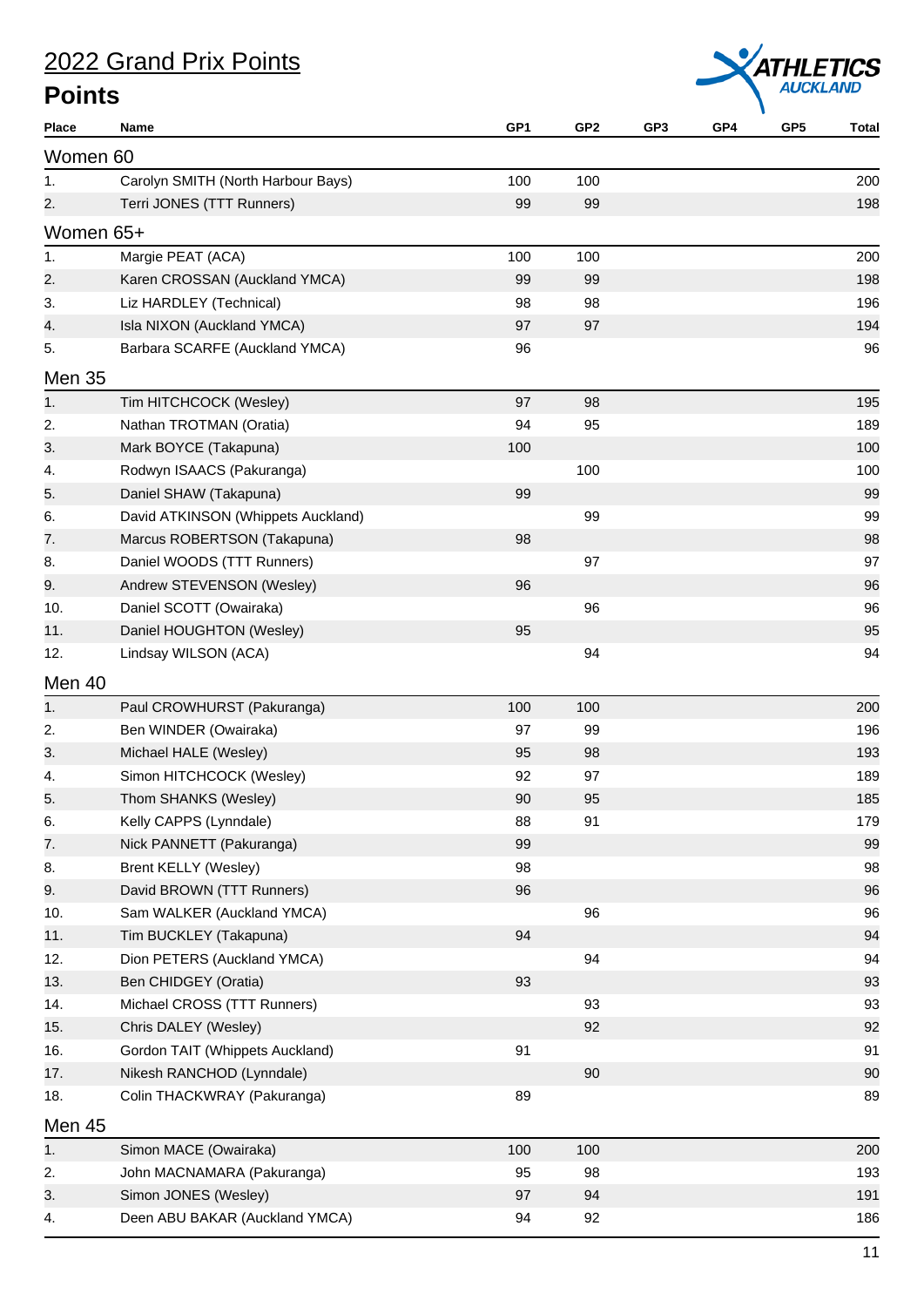

| <b>Place</b>   | Name                                  | GP <sub>1</sub> | GP <sub>2</sub> | GP3 | GP4 | GP <sub>5</sub> | <b>Total</b> |
|----------------|---------------------------------------|-----------------|-----------------|-----|-----|-----------------|--------------|
| 5.             | Gene RAND (Takapuna)                  | 99              |                 |     |     |                 | 99           |
| 6.             | Nick MOORE (Owairaka)                 |                 | 99              |     |     |                 | 99           |
| 7.             | Dion BLUNDELL (Takapuna)              | 98              |                 |     |     |                 | 98           |
| 8.             | Keith BURROWS (Owairaka)              |                 | 97              |     |     |                 | 97           |
| 9.             | James CLENDON (Owairaka)              | 96              |                 |     |     |                 | 96           |
| 10.            | James PARKER (Owairaka)               |                 | 96              |     |     |                 | 96           |
| 11.            | Alan HOUGHTON (TTT Runners)           |                 | 95              |     |     |                 | 95           |
| 12.            | Eyan YU (Auckland YMCA)               | 93              |                 |     |     |                 | 93           |
| 13.            | Conrad LANGRIDGE (Auckland YMCA)      |                 | 93              |     |     |                 | 93           |
| Men 50         |                                       |                 |                 |     |     |                 |              |
| 1 <sub>1</sub> | Kristaps MAULVURFS (Lynndale)         | 100             | 98              |     |     |                 | 198          |
| 2.             | Chris ROBB (ACA)                      | 98              | 99              |     |     |                 | 197          |
| 3.             | Adrian EARL (Owairaka)                | 99              | 96              |     |     |                 | 195          |
| 4.             | Bazyl PIOTROWSKI (Owairaka)           | 96              | 94              |     |     |                 | 190          |
| 5.             | Darren BLACKWELL (North Harbour Bays) | 94              | 93              |     |     |                 | 187          |
| 6.             | Tyron WALLWORK (Pakuranga)            | 93              | 92              |     |     |                 | 185          |
| 7.             | Adam BIFFIN (Glen Eden)               | 92              | 91              |     |     |                 | 183          |
| 8.             | Bryce HALL (Lynndale)                 | 90              | 89              |     |     |                 | 179          |
| 9.             | Rob HAMILTON (Whippets Auckland)      |                 | 100             |     |     |                 | 100          |
| 10.            | Tim MITCHELL (Owairaka)               | 97              |                 |     |     |                 | 97           |
| 11.            | Wayne GILLARD (TTT Runners)           |                 | 97              |     |     |                 | 97           |
| 12.            | Tony PLOWMAN (Owairaka)               | 95              |                 |     |     |                 | 95           |
| 13.            | Tim MORRISON (Owairaka)               |                 | 95              |     |     |                 | 95           |
| 14.            | Tim DAWSON (University)               | 91              |                 |     |     |                 | 91           |
| 15.            | Tony COUGHLAN (Lynndale)              |                 | 90              |     |     |                 | 90           |
| <b>Men 55</b>  |                                       |                 |                 |     |     |                 |              |
| 1 <sub>1</sub> | Martin HILL (TTT Runners)             | 98              | 98              |     |     |                 | 196          |
| 2.             | Allan JANES (XRun)                    | 97              | 95              |     |     |                 | 192          |
| 3.             | Mike STOWERS (Auckland YMCA)          | 96              | 93              |     |     |                 | 189          |
| 4.             | <b>Bruce DUNCAN (University)</b>      | 100             |                 |     |     |                 | 100          |
| 5.             | Bruce HOUGHTON (TTT Runners)          |                 | 100             |     |     |                 | 100          |
| 6.             | David CLARK (ACA)                     | 99              |                 |     |     |                 | 99           |
| 7.             | Glenn WRIGHT (ACA)                    |                 | 99              |     |     |                 | 99           |
| 8.             | Merv HORSFORD (Lynndale)              |                 | 97              |     |     |                 | 97           |
| 9.             | Elliott NGAMOTU (Lynndale)            |                 | 96              |     |     |                 | 96           |
| 10.            | Michael IDDON (North Harbour Bays)    |                 | 94              |     |     |                 | 94           |
|                |                                       |                 |                 |     |     |                 |              |
| Men 60         |                                       |                 |                 |     |     |                 |              |
| 1.             | Tony WARREN (Auckland YMCA)           | 100             | 100             |     |     |                 | 200          |
| 2.             | Rudy BAPTIST (Lynndale)               | 98              | 99              |     |     |                 | 197          |
| 3.             | Malcolm WEBB (Owairaka)               | 97              | 98              |     |     |                 | 195          |
| 4.             | David LOCKHART (Owairaka)             | 96              | 97              |     |     |                 | 193          |
| 5.             | Shane CONNOLLY (Lynndale)             | 99              |                 |     |     |                 | 99           |
| 6.             | Kieron LYNCH (TTT Runners)            |                 | 96              |     |     |                 | 96           |
| Men $65+$      |                                       |                 |                 |     |     |                 |              |
| 1.             | Steve FAIRLEY (University)            | 99              | 100             |     |     |                 | 199          |
| 2.             | John BOWER (University)               | 98              | 97              |     |     |                 | 195          |
|                |                                       |                 |                 |     |     |                 |              |